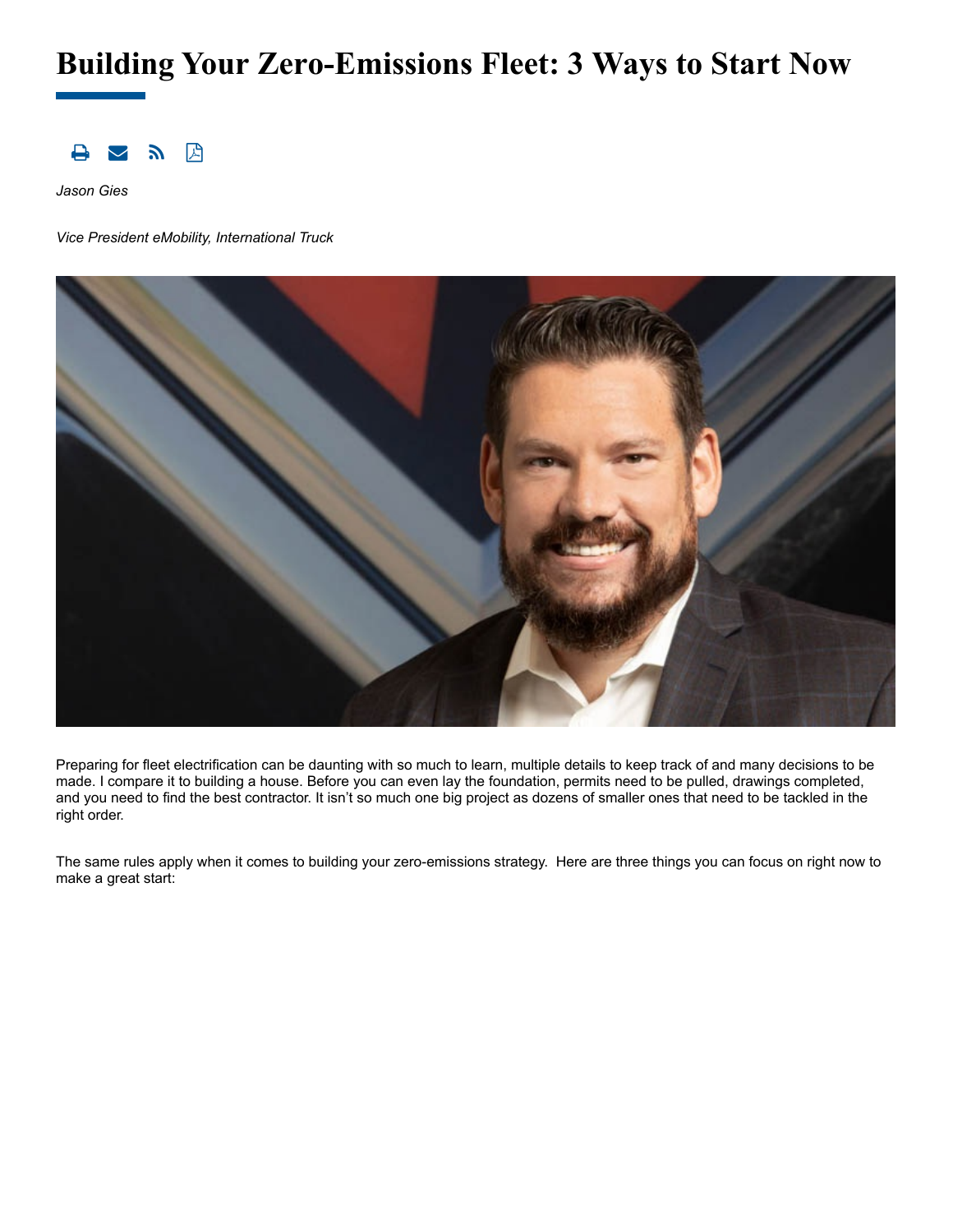

#### **1: Understand Energy**

We never have to teach our customers how to put diesel into a vehicle, but we do have to provide education around charging battery electric vehicles (BEVs). It starts with understanding the kilowatt-hour: What kind of power is needed to right-size your facility for the future?

You might be thinking of adding one or two zero-emissions vehicles (ZEVs) today. But what does the five-year or a ten-year plan look like? Are your routes appropriate for electrification? When should you engage your utility company to do an upgrade — which could take 18 to 24 months? Should you install solar if it's in the right location?

To help get you started, we developed a Remote Site Survey Tool. This simple 10-12 question process looks at energy coming into your building, utility bills and panel loads. You'll get answers about what's possible in your facility — today, and for tomorrow. We've helped over 100 dealers use this tool to gain a better understanding of their charging needs. It can help you, too. [Contact](https://www.navistar.com/our-path-forward/zero-emissions/next-contact) us to get started.

There's much more to learn about building a sustainable fleet, from safety to performance, recommended chargers — and the potential for charging as a future revenue stream. For answers to our customers' most pressing industry questions plus a glossary of terms, visit our FAQ [page](https://www.navistar.com/our-path-forward/zero-emissions/next-faqs).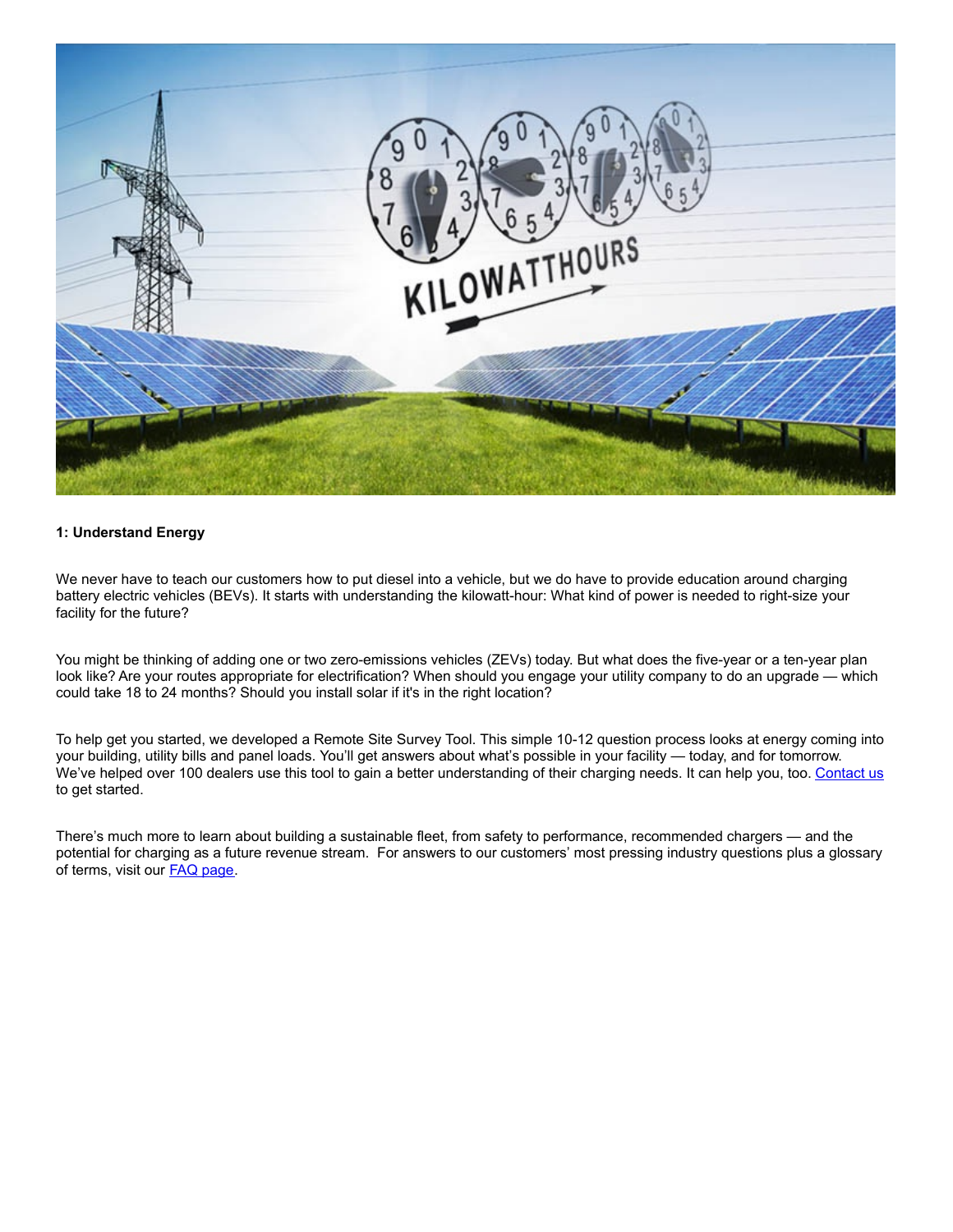

# **2: Learn About Total Cost of Ownership (TCO)**

Compared to diesel trucks and buses, clean, BEVs have a higher initial acquisition cost but much lower operating costs over the lifetime of the vehicle — which sounds terrific until you start asking how you can afford that upfront investment.

Applying for grant funding will be key. This is a tricky subject because, while there are some similarities, each grant is written with specific compliance requirements and is executed in its own way, with specific provisions for trucks versus buses.

Our dedicated grants team can help you sort through all the details. Additionally, through existing dealer channels and our monthly newsletter, we advise customers on what's available, key websites to visit, and how to apply.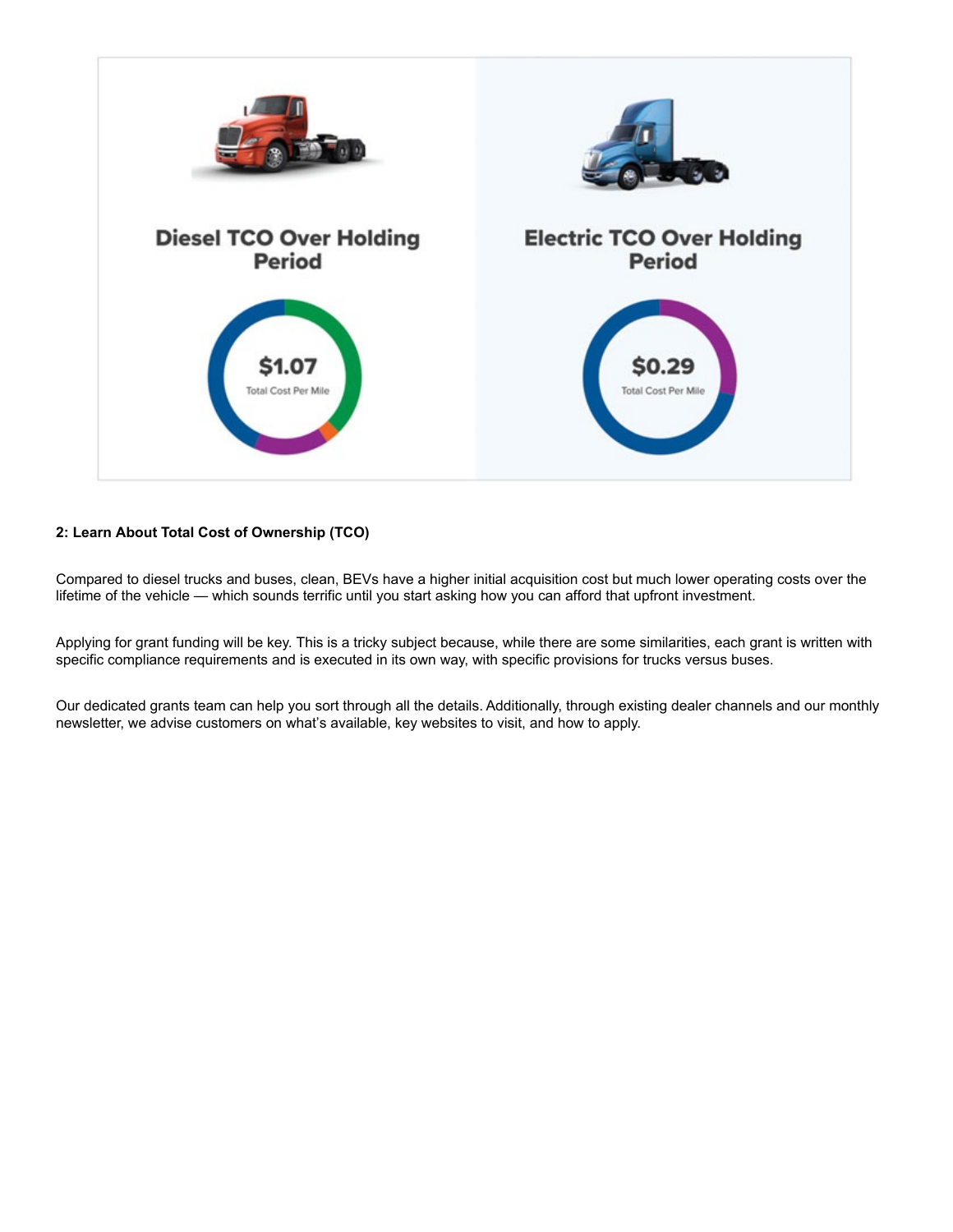

With grants we take a "teach-the-customer-how-to-fish" approach: Instead of baiting the hook each and every time, we teach the ins and outs of the funding process so you can apply for and manage grants by yourself later on, with confidence.

Curious about EV costs? Try our Total Cost of [Ownership](https://www.navistar.com/our-path-forward/next/operating-cost-calculator) (TCO) Calculator. Using your data, this online tool will help you understand how diesel compares to BEV costs for your business. If the numbers look appealing, [schedule](https://www.navistar.com/our-path-forward/zero-emissions/next-contact) a formal route analysis with our consultants to dive deeper and craft a transition strategy.



Battery-electric power will be competitive with diesel across all key metrics and for all major applications — it's only a **matter of time.**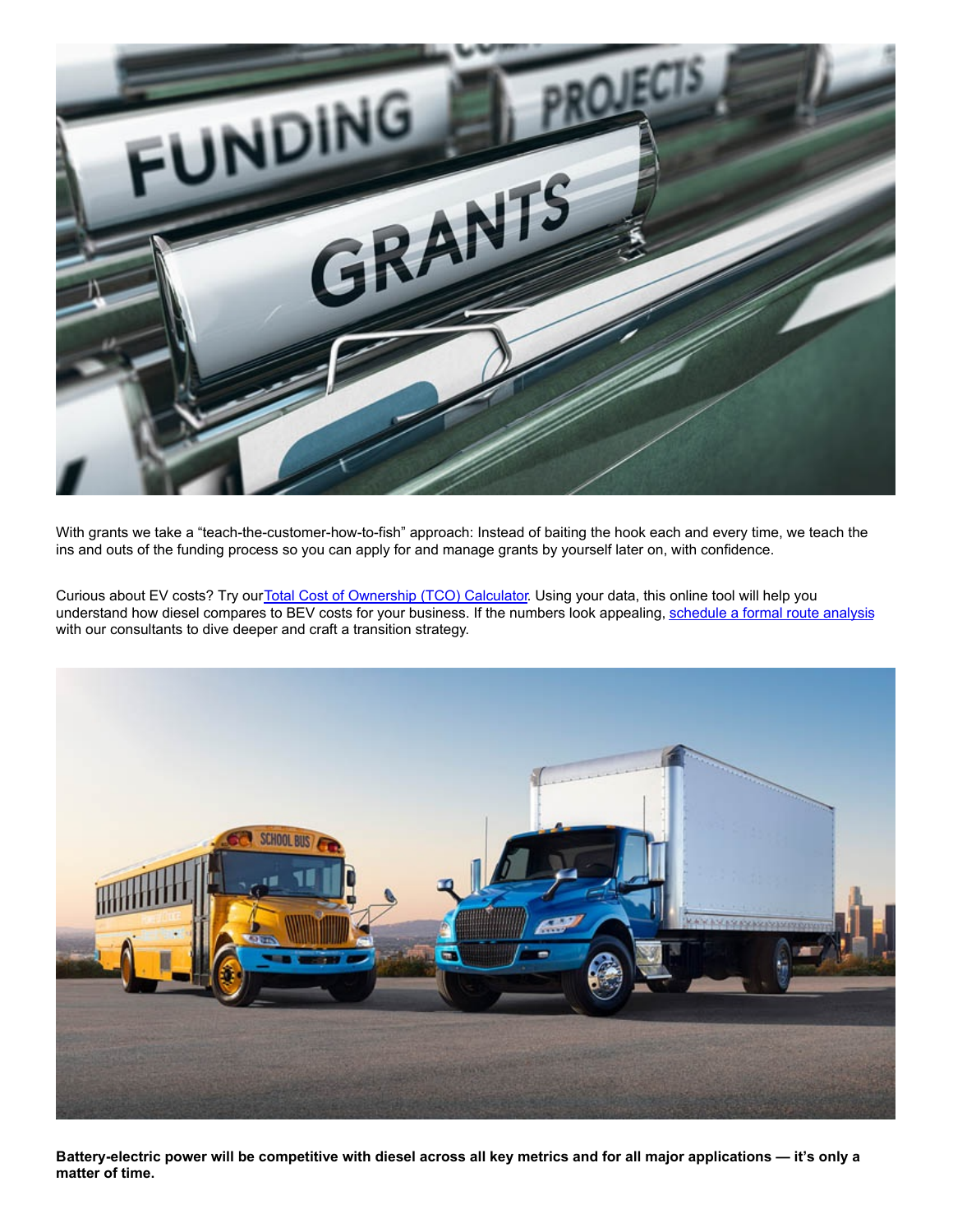More zero-emissions choices are coming to market every day. EV batteries continue to get better and cost less. Consider that the cost of lithium batteries has declined 90% since 2010. Although EVs are currently more expensive, improvements in technology and increasing volumes will bring TCO advantage to EVs within four to seven years, depending on the application.

ZEVs with limited or predictable routes are leading the way followed by vehicles with longer ranges. The shift to battery electric vehicles will start with school buses, followed by medium duty trucks, then regional haul and then long haul.



## **3: Prepare for Training**

BEVs can offer equal or better performance and less maintenance than diesel — a superior experience for drivers and fleet managers alike. But with all the changes electrification brings, training is more important than ever. To start, customers need to understand basic safety, charging and infrastructure.

We've implemented a totally new qualification process for our dealers to sell and service ZEVs, including onsite training and certification at our Woodridge, Illinois facility. Virtual sales and service training is available through our dealership portals.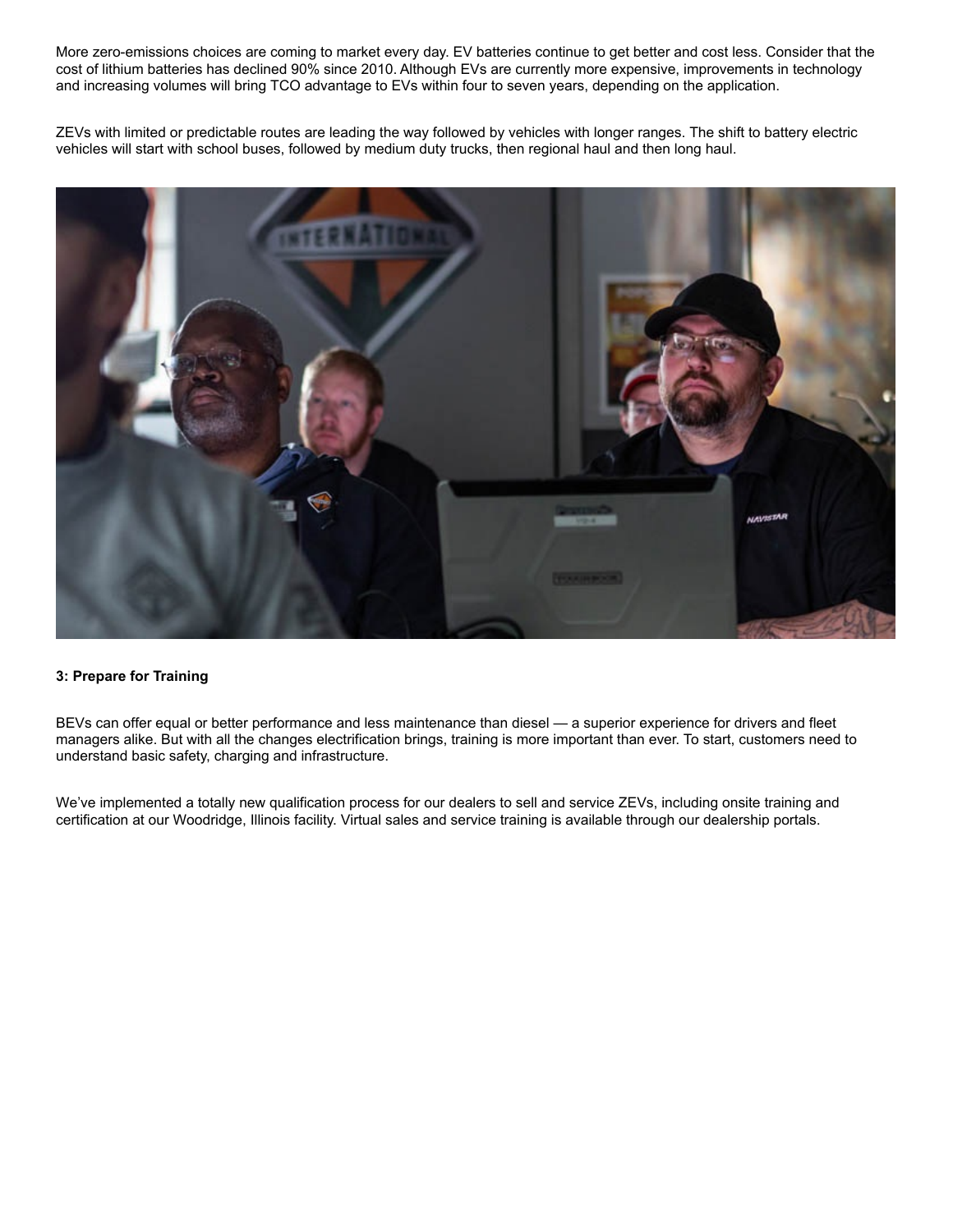

For a deep dive, customers, dealers and industry stakeholders are invited tovisit our [facility](https://www.navistar.com/our-path-forward/zero-emissions/next-contact) in Rochester Hills, Michigan. Here you can learn how to plan, execute, and optimize ZEVs and investments for the entire lifecycle.



**Our industry experts are on the road and coming to a city near you.**

Visit the **Navistar NEXT Mobile [Experience](https://www.navistar.com/our-path-forward/zero-emissions/next-mobile-experience)**, an immersive exploration of ZEV products and services that includes interactive learning zones with augmented reality, 3D-printed models, videos, and hands-on demonstrations.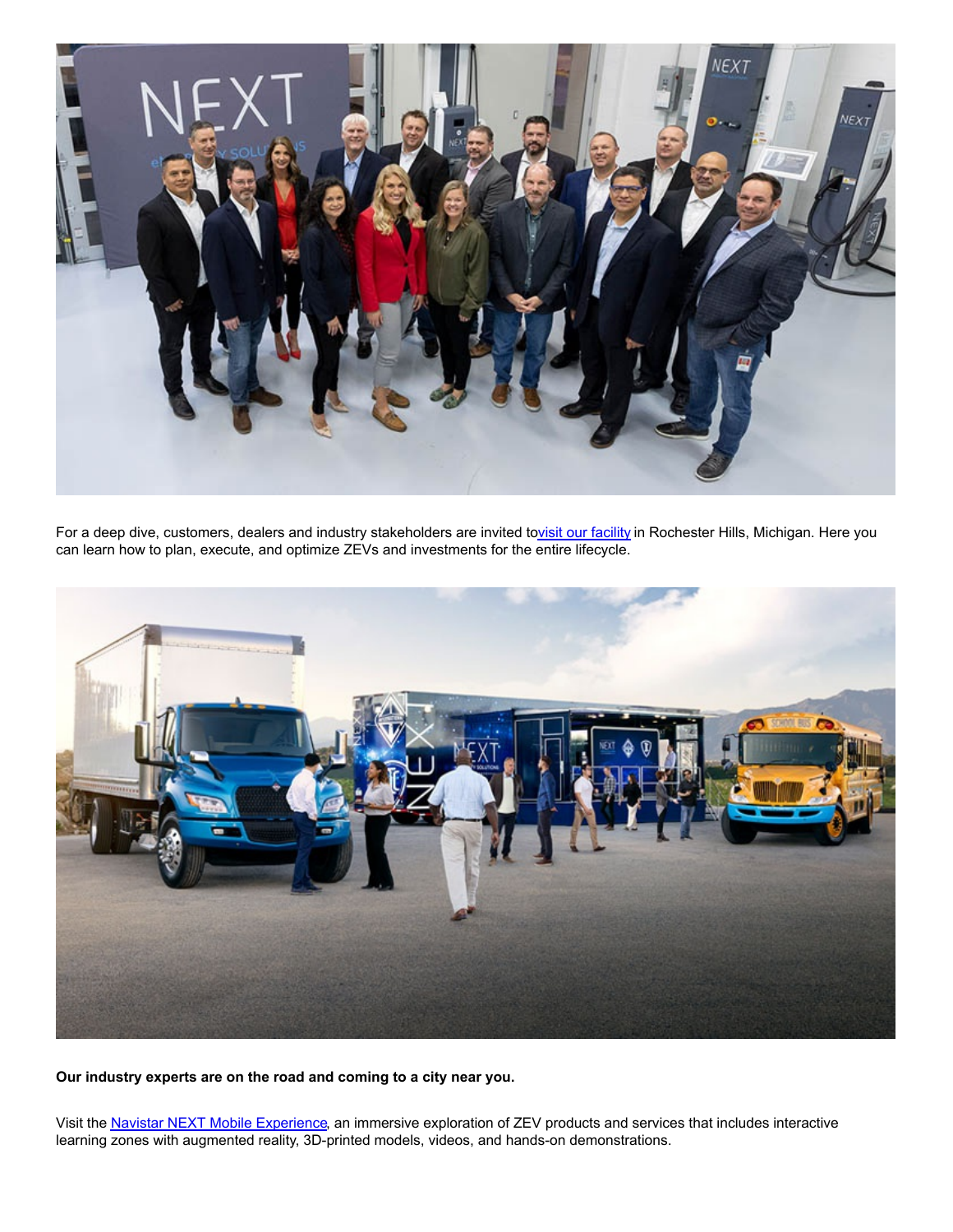

**In a three-hour session, learn all five steps of the transformation to zero emissions.**

Our experts will guide you through consulting, charging, constructing, connecting and conserving. We call it our 5Cs approach. Learn more and [request](https://www.navistar.com/our-path-forward/zero-emissions/next-contact) a visit.



### **Charge Ahead: Start NOW**

Transitioning to zero emissions is the right thing to do, and there's a right way to do it. My recommendation is to start now, begin